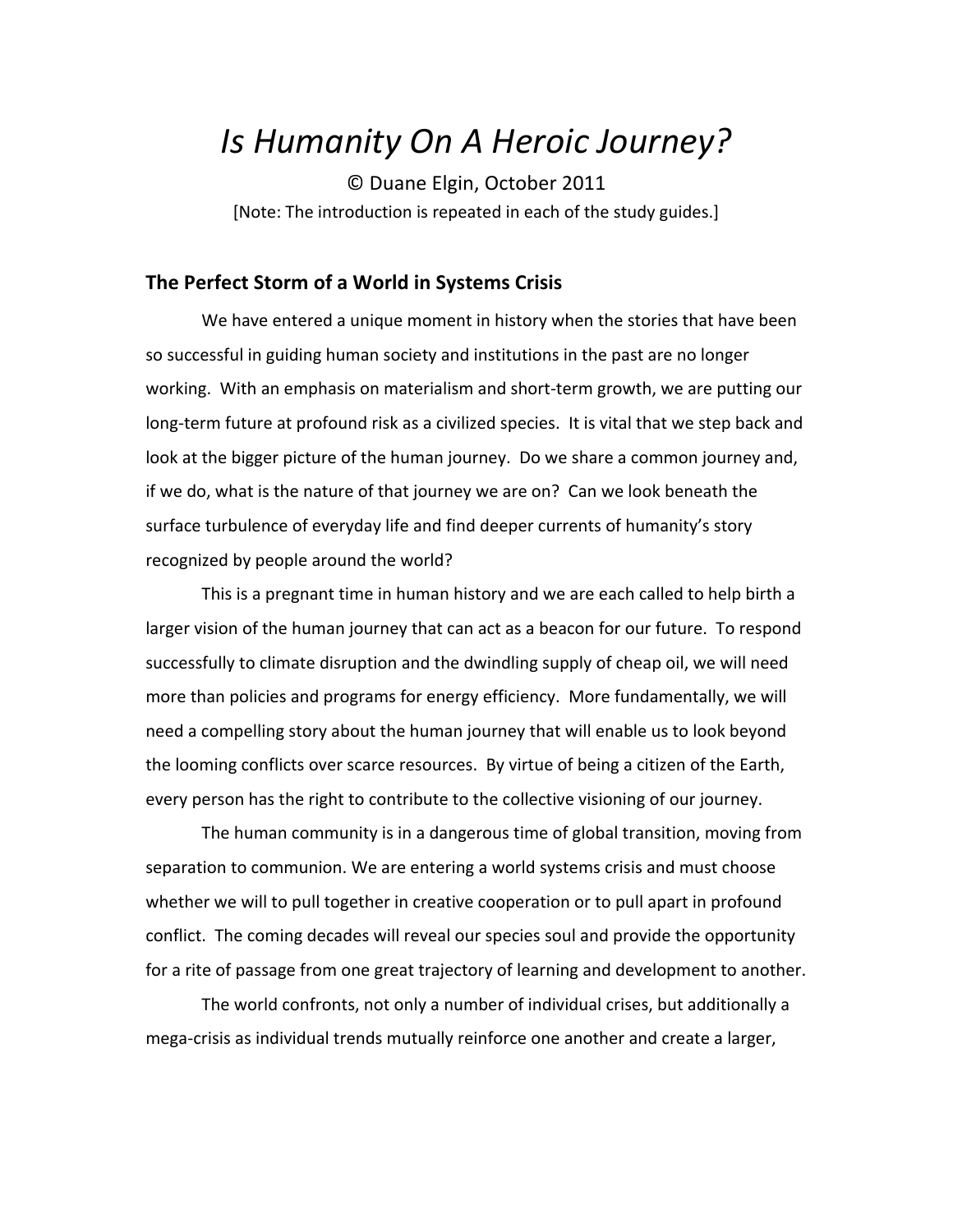world-systems emergency. Reviewing briefly, here are eight major emergencies now facing the human family:

- 1. *Climate emergency*—We are destabilizing the climate and this is producing crop failures, famine, food riots, and social breakdowns.
- 2. *Energy emergency*—The world is running out of cheap oil at the very time that energy demand is skyrocketing. Development of renewable sources of energy is lagging far behind and we have a difficult transition ahead.
- 3. Water emergency—Fresh water is in short supply in a number of parts of the world and, as aquifers are pumped dry and global warming melts snow and glacier ice, water shortages will soon reach crisis proportions.
- 4. Sustainability emergency—The demand for resources is growing rapidly and already exceeds the regenerative capacity of the Earth.
- 5. Poverty emergency—Three-quarters of the human family lives on a real income of \$4 per day or less at the same time that we live in an increasingly wired and transparent world where differences are glaringly obvious.
- 6. Financial emergency—The world financial system is not serving the well being of the people but instead the profits of powerful financial institutions and the result is global financial chaos and breakdowns.
- 7. *Extinction emergency*—Between one-quarter and one-third of all plant and animal species are currently threatened with extinction as the web of life on the Earth is being devastated by humanity's unthinking growth.
- 8. *Weapons of mass destruction emergency*—At the very time the world is becoming much more interdependent and vulnerable to disruption, we are experiencing the spread of terrifying weapons of mass destruction (biological, chemical, and nuclear).

Any one of these emergencies could bring the human enterprise to grief. When these eight converge at the same time, they constitute far more than an emergency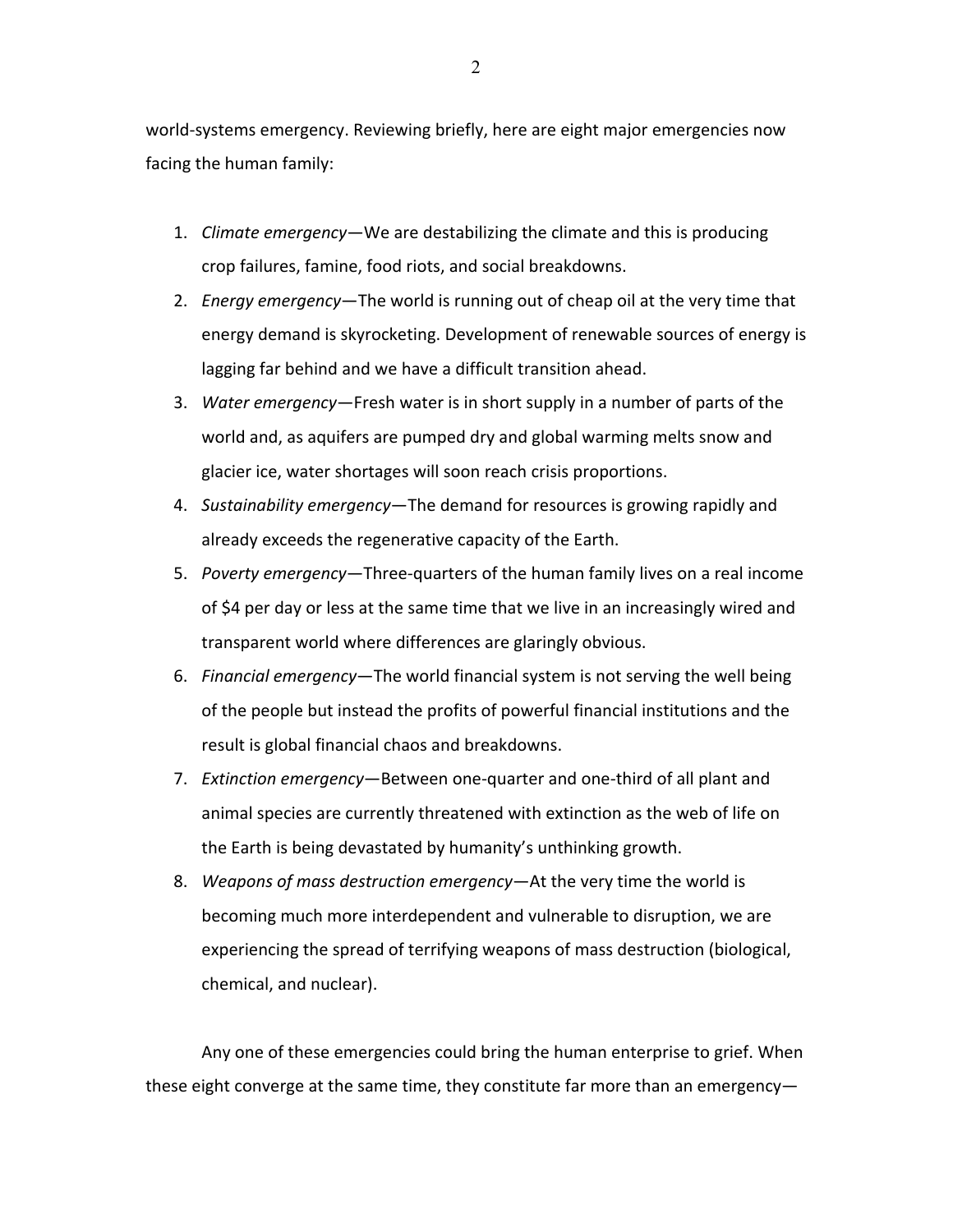they represent a world in "systems crisis." In other words, all of the key systems that we rely upon—economic, ecological, political, social, and even religious—will find their relevancy and legitimacy challenged by the intertwined crises. In this generation we will either devastate or transform the human journey.

We have no place to escape from our global predicament. We are being called to rise above the divisions and differences of the past. Working together we can build a future for our children and grandchildren. Choosing sustainability will require billions of persons to come together with a level of social consciousness, consensus, and commitment that has never before existed in human history. Were it not for the push of the most urgent and unyielding necessity, few people would choose a path as bold, inclusive, and collaborative as is demanded by our times. Our choice is ruin or responsibility. If we are to take responsibility for our growing world systems crisis and build a workable and meaningful human civilization, then major changes are required, both outer and inner.

## Study Questions: A Perfect World Storm

How do you relate to the prospect of a "perfect world storm" where all of our major systems break down? Are you ready to make a break through in: the work that you do, your mutually supportive connections in the local community, the range of skill-sets that you acquire, and more?

#### **Images and Archetypes as Evolutionary Beacons**

The first step in building a promising future for humanity is to visualize it together. As the bible says, "Where there is no vision, the people perish." Although many people can visualize a future of catastrophe and ruin, far fewer can imagine a future of opportunity and renewal. This is understandable as daily we are fed news reports of global climate disruption, running out of cheap oil, species extinction, the spread of weapons of mass destruction, and more. Not surprisingly, a future of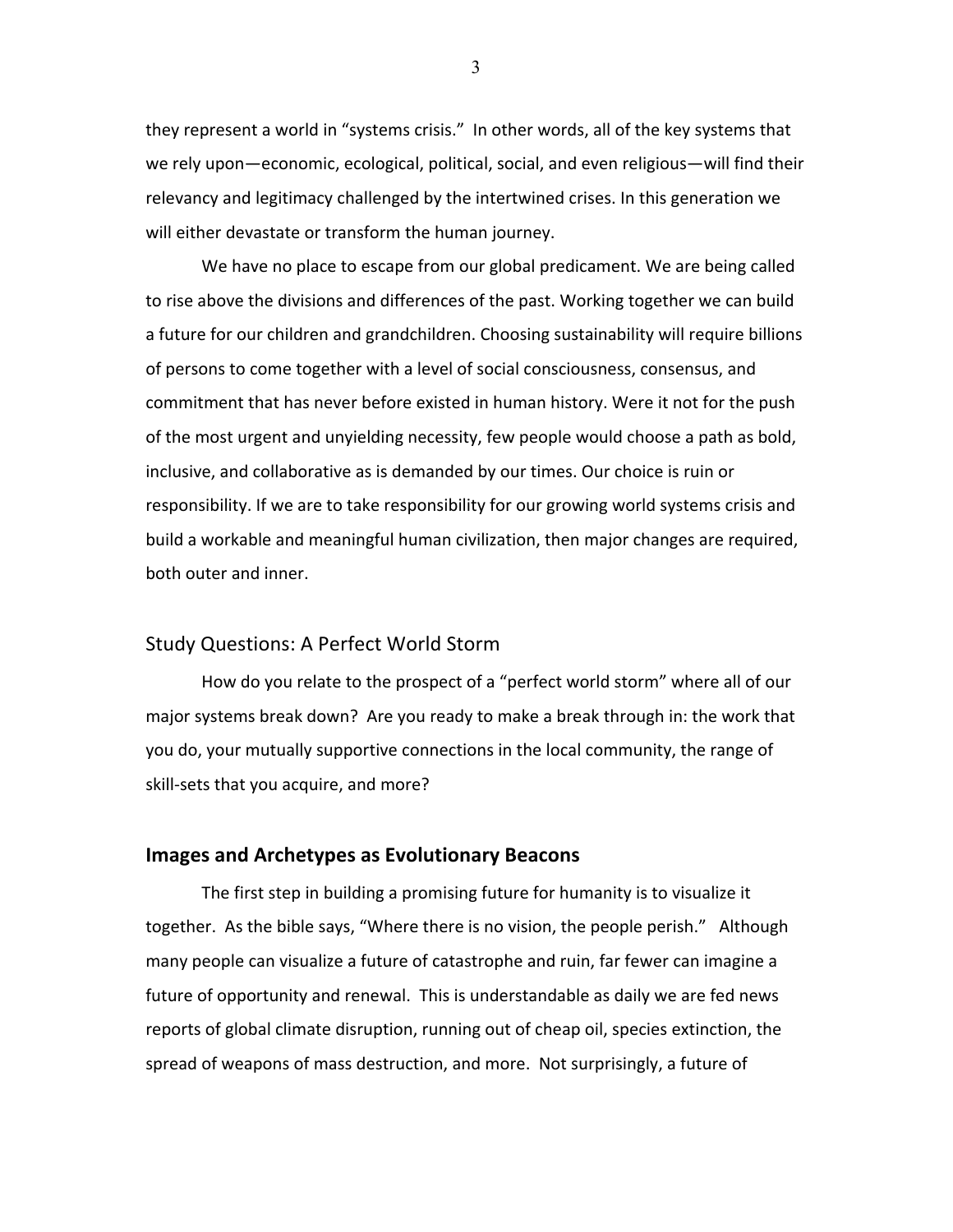conflict and suffering is easy to imagine while a future of harmony and health is still a vague and unformed possibility in our collective imagination.

We face big challenges and it will take an equally big vision to transform conflict into cooperation and draw us into a promising future. To engage in the unprecedented task of envisioning a workable and meaningful future for humanity, we require tools of imagination that enable us to stand back from current crises and see the human journey in a larger perspective. I believe the most difficult challenge facing humanity is not devising solutions to the energy crisis or climate crisis or species extinction; rather, it is bringing images and archetypes of the human journey into our collective awareness that empower us to look beyond a future of great adversity and to see a future of great opportunity.

In a self-fulfilling prophecy, we actualize who we think we are. The images and archetypes that we hold of ourselves act as a magnet to draw us into the future.

#### **Humanity Is On A Heroic Journey**

Another archetype that can assist humanity in envisioning a positive future is to see ourselves on a heroic journey of collective awakening and development. With this archetype, we can step back and, instead of seeing humanity as evolutionary villains, we can regard ourselves as evolutionary heroes who are now facing a supreme test of our capacities. We can see ourselves as a pioneering species that is blazing an evolutionary trail, moving through an unprecedented rite of passage, and confronting the supreme challenge of building a new relationship with the Earth, with one another, and with the living universe that is our home.

The archetype of the "heroes journey" is found throughout the world and through history so this tool for mobilizing our collective imagination that is widely understood. The renowned scholar Joseph Campbell popularized this archetype and summarized the hero's journey with three major stages: separation, initiation, and return.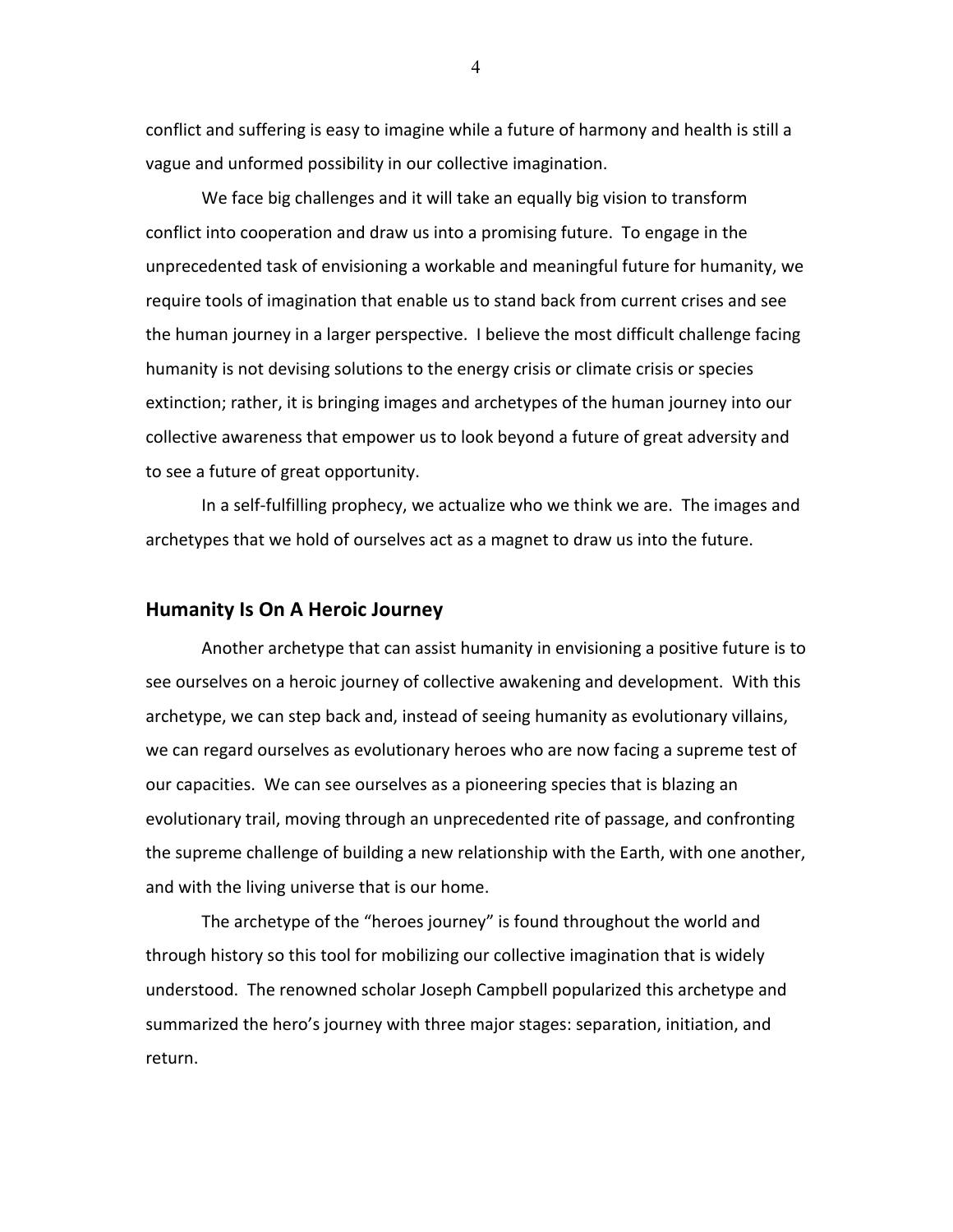

Campbell describes the journey this way: An adventurer hears a call and separates him or her self from the everyday world, setting out on a path of discovery. Along the way, he or she experiences many tests and trials, each rich with learning. Finally, he or she confronts a seemingly insurmountable challenge that cannot be overcome with the capacities of the ego. Our hero confronts a supreme test and, if met successfully, awakens to a new and more soulful relationship with the Earth, the rest of life, and with the universe. With this initiation, the hero or heroine then makes a journey of return, bringing these gifts of insight back to the larger community.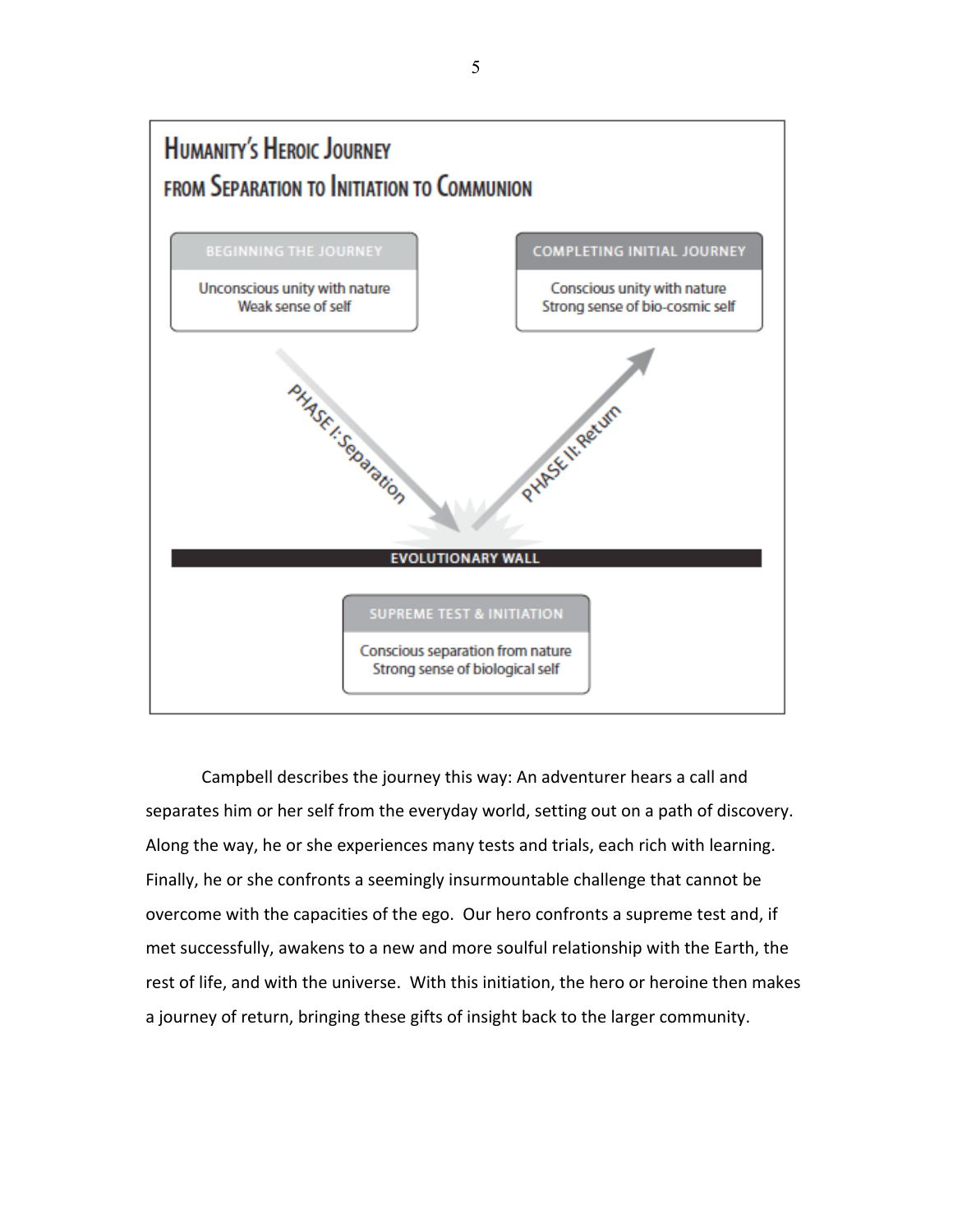We can expand the hero's journey of separation, initiation, and return from the scale of an individual out to the scope of the entire Earth and human community. The previous picture of humanity's journey tells us several important things.

First, instead of a linear, one-way ascent of an evolutionary mountain, the figure portrays human evolution as pulling back from the universe in order to strengthen its sense of self. At a crucial point, the entire process begins to bend back and consciously reflect upon itself, which leads to our eventual return and communion with the universe at an entirely new level of understanding.

Second, when we look at the seemingly insurmountable problems facing humanity, we see the human species now entering a time of supreme testing. We are now in a pivotal transition zone; our challenge is to reorient ourselves toward communion with the cosmos and cooperation with one another.

Third, making the turn toward reunion with the living universe does not end our journey of learning and discovery. There will be as much to learn on our journey of return as there has been on our long journey of separation. This is humbling news. Instead of the modern era representing the culmination of human evolution, I believe that it represents only a mid-way point on the journey of realizing our potentials as doubly-knowing humans. We are halfway home.

A fourth important insight is also evident in this picture: From a big picture perspective, the path of separation is the only path that we have known as a species. Our history is a story of progressive separation from nature and one another coupled with the development of a strong sense of biological identity and ego-self. We have pulled ourselves out of our immersion within nature and grown into richly differentiated individuals and complex societies. As we make the pivot from separation to connection, it is important to regard the journey ahead with humility, and to recognize that we are all in new and unfamiliar territory.

When we regard ourselves in this way, it seems evident that for tens of thousands of years, humanity has been on a path of separation—pulling back from nature and growing our sense of differentiation and empowerment as a species. Now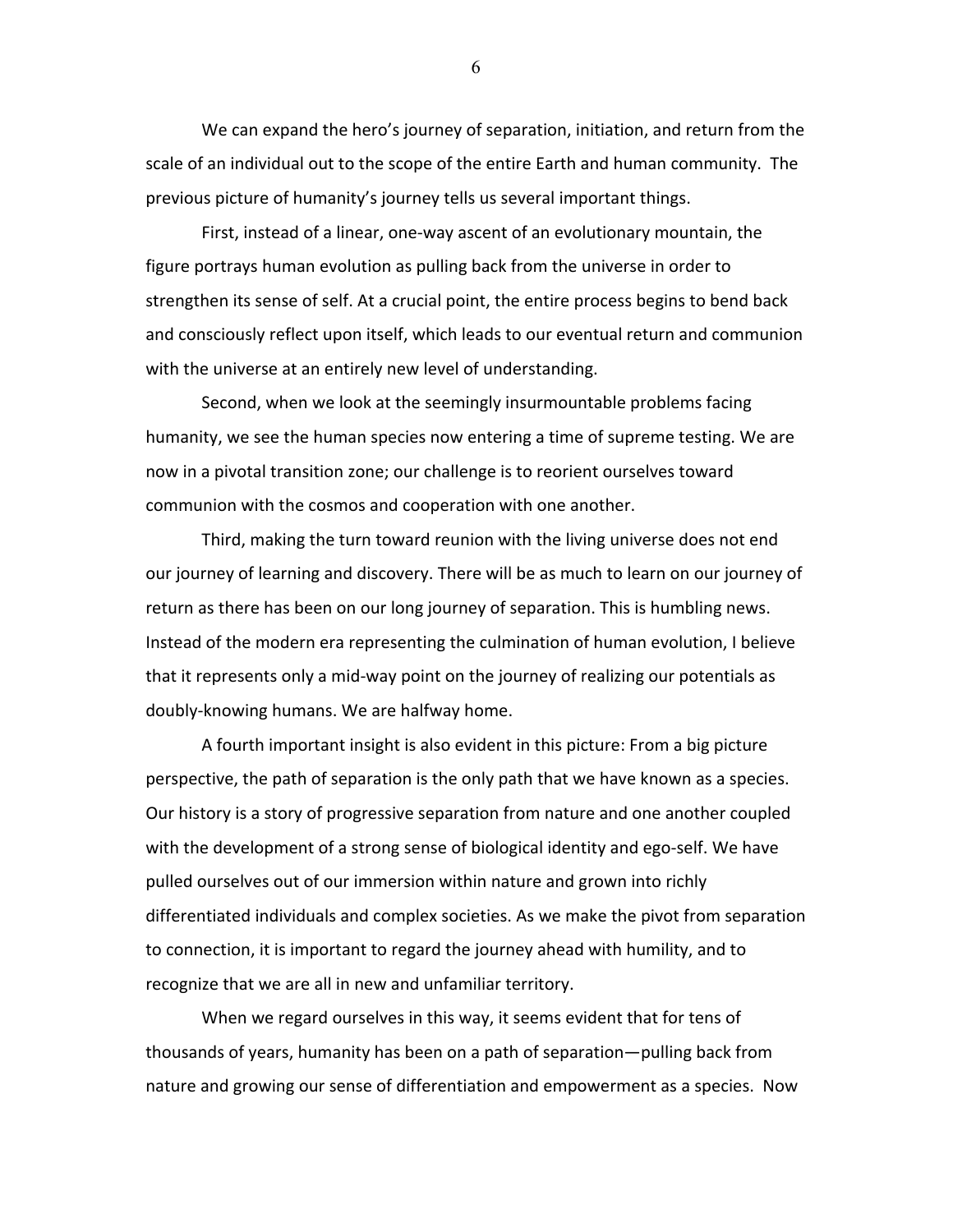our powers have become so great that they threaten the integrity of life on this planet and confront us with an unprecedented test of our species character. If we move through this time of initiation successfully, we can make our journey of return back into a harmonious relationship with the Earth and the universe that is our original home. The soul of the species is being challenged to come forth and shine into the world so that we might become an authentic human family, in feeling and experience as well as in name. The archetype of the hero's journey is very helpful because it recognizes our time of immense challenge as vital for our collective awakening.

#### Suggested Questions: A Heroic Species

Where is the human species on the hero's journey (of separation, initiation, and return)? How have we separated ourselves from the Earth, from one another, and from the universe over the past thousands of years? If we are approaching our "supreme test" and time of great initiation as a human family, then how difficult or challenging do you think our passage will be? Do you expect a brief or extended period of labor in giving birth to a conscious species civilization? What systems will be tested and perhaps transformed: ecological, economic, social, political, spiritual? In what ways could initiation result in a new relationship to the Earth, the rest of life, and the universe? How important will the global communications systems be for enabling the species to work through this time of testing? What is story of the journey that lies on the other side of this time of profound initiation and supreme testing? If the universe is a place of learning, then what is our most important learning at this time?

#### **Telling the Story of Our Personal Heroic Journey**

At this time of supreme testing, we are being challenged to give nothing less than our highest and best gifts to the world. The Buddhist monk Thich Nhat Hanh describes how we each have what can be called "near gifts" and "true gifts." Near gifts, he says, are those things that we are pretty good at doing. Often we make our living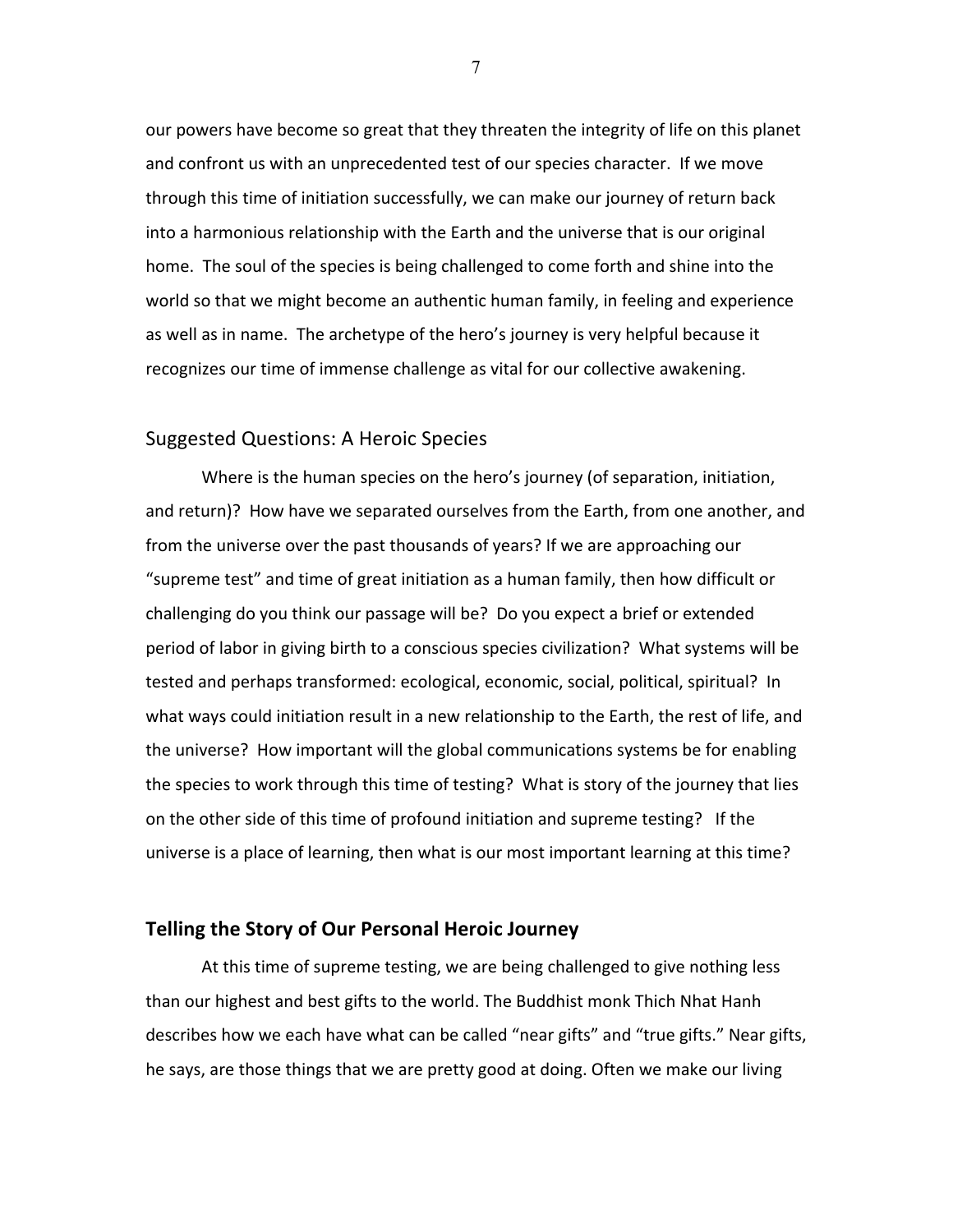and have our lives absorbed in our near gifts. He also said that we each have true gifts. True gifts are those things in which we are soulfully gifted—activities in which we feel at ease, where we naturally excel, and that bring us happiness in our personal lives and the lives of others.

We face enormous challenges and will have to re-invent the world in which we live — including where and how we work, community life and structure, education, food systems, transportation, and more. Now is not the time for half-hearted contributions — the world needs our greatest talents. What are your greatest gifts that express your unique talents, interests, and abilities? In what ways could your true gifts be of satisfaction to yourself and of service to humanity? I believe the times ahead will be so demanding that our near gifts will not be sufficient to get us through. At this rare moment in history when our human capacities are being tested to their utmost, we are each challenged to bring our true gifts into the world. The window of opportunity is brief. Don't hold back. Give your gifts to the world at this pivotal moment in the human journey.

### Suggested Questions: Telling the Story of Your Heroic Journey

If you were to view your body as a biodegradable vehicle for acquiring soulgrowing experiences, then what have been the major "soul growing experiences" in your life? Instead of the chronology of events and people, what have been the soulshaping occurrences in your life? A brush with death? Major responsibilities suddenly thrust upon you? A role model that inspired you? A bigger story or vision about the meaning of your life? Feedback from others or a hard look in the mirror? A place to experiment, like going off to college?

What were your life-shaping experiences? They may have been very brief! As the poet Rumi wrote, he saw the universe dancing for 15 seconds, and it made him a servant for life!

All of the world's wisdom traditions declare this world is infused with sacred meaning and knowledge. The direct experience of life carries its own meaning and